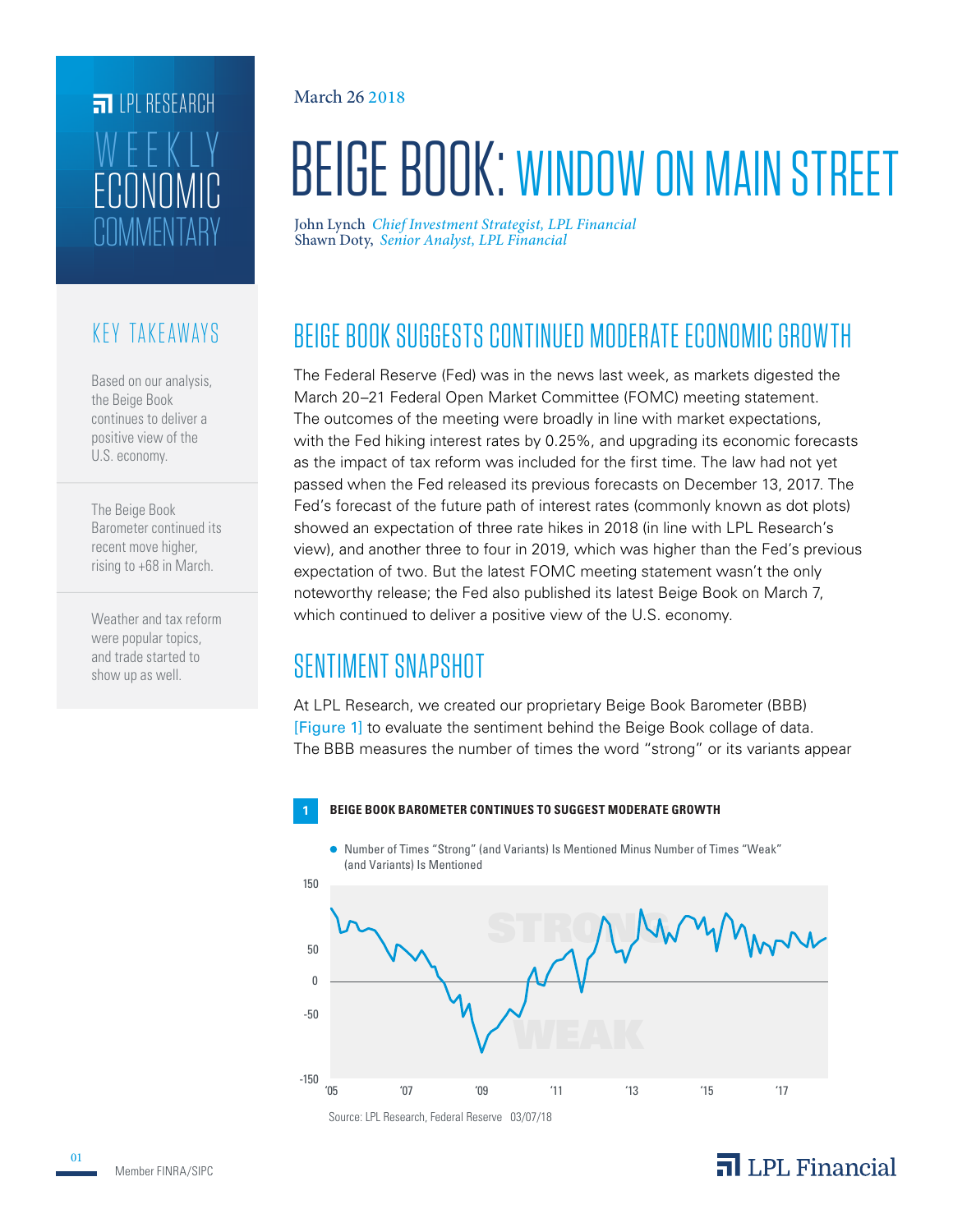#### HOW THEY WORK BEIGE BOOK AND BEIGE BOOK BAROMETER

The **Beige Book** compiles qualitative observations made by community bankers and business owners about economic (housing, labor market, manufacturing, nonresidential construction, prices, tourism, wages) and banking (lending conditions, loan demand, loan quality) conditions in each of the the 12 Fed districts (Boston, Kansas City, New York, Philadelphia, etc.). This local color that makes up each Beige Book is compiled by 1 of the 12 regional Fed districts on a rotating basis—the report is much more "Main Street" than "Wall Street" focused. It provides an excellent window into economic activity around the nation using plain, everyday language. The report is prepared eight times per year, ahead of each of the eight Federal Open Market Committee (FOMC) meetings. The next FOMC meeting is May 1– 2, 2018.

The **Beige Book Barometer** is a diffusion index that measures the number of times the word "strong" or its variations appear in the Beige Book less the number of times the word "weak" or its variations appear. When the Beige Book Barometer is declining, it suggests that the economy is deteriorating; when the Beige Book Barometer is rising, it suggests that the economy is improving.

**2 STRONG WORDS PUSHED BAROMETER HIGHER IN MARCH**



Source: LPL Research, Federal Reserve 03/07/18

in the Beige Book less the number of times the word "weak" or its variants appear. When the BBB is declining, it suggests that the economy is deteriorating; when it's advancing, it suggests that the economy is improving.

The barometer continued its steady climb in March 2018, moving from a January reading of +62 to +68—in line with our view of continued steady growth for the U.S. economy. The number of weak words increased by just 1 (from 16 in January to 17 in March), remaining near expansion lows. However, an increase in strong words was able to push the overall barometer higher [Figure 2]. Historically, a solid base of strong words has been sufficient to indicate steady expansion as long as weak words are low, with a spike in strong words often indicating acceleration off a period of weakness.

## WEATHER, TAX REFORM, AND TRADE

Weather continued to be a popular topic in the March Beige Book, but the focus shifted from 2017's hurricanes to colder than normal weather in early 2018. The areas hardest hit by the hurricanes continued to mention the impacts of the storms including a weaker orange crop in Florida and tightness in the construction labor market related to rebuilding. Colder than usual weather was a leading theme though, and was mentioned as a headwind for retail, construction, and leisure industries in some regions.

Taxes maintained their relevance as well, appearing 20 times in the most recent edition, as Main Street continues to gauge the impact of the new tax law. In addition, even though most of the data was collected before the recent tariff announcements, the potential for trade disruptions was mentioned. Several districts brought up steel specifically, with the Cleveland Fed indicating, "Steel producers reported raising selling prices because of a decline in market share for foreign steel and expectations about potential outcomes of pending trade cases."

#### $\overline{\mathbf{a}}$  LPL Financial

02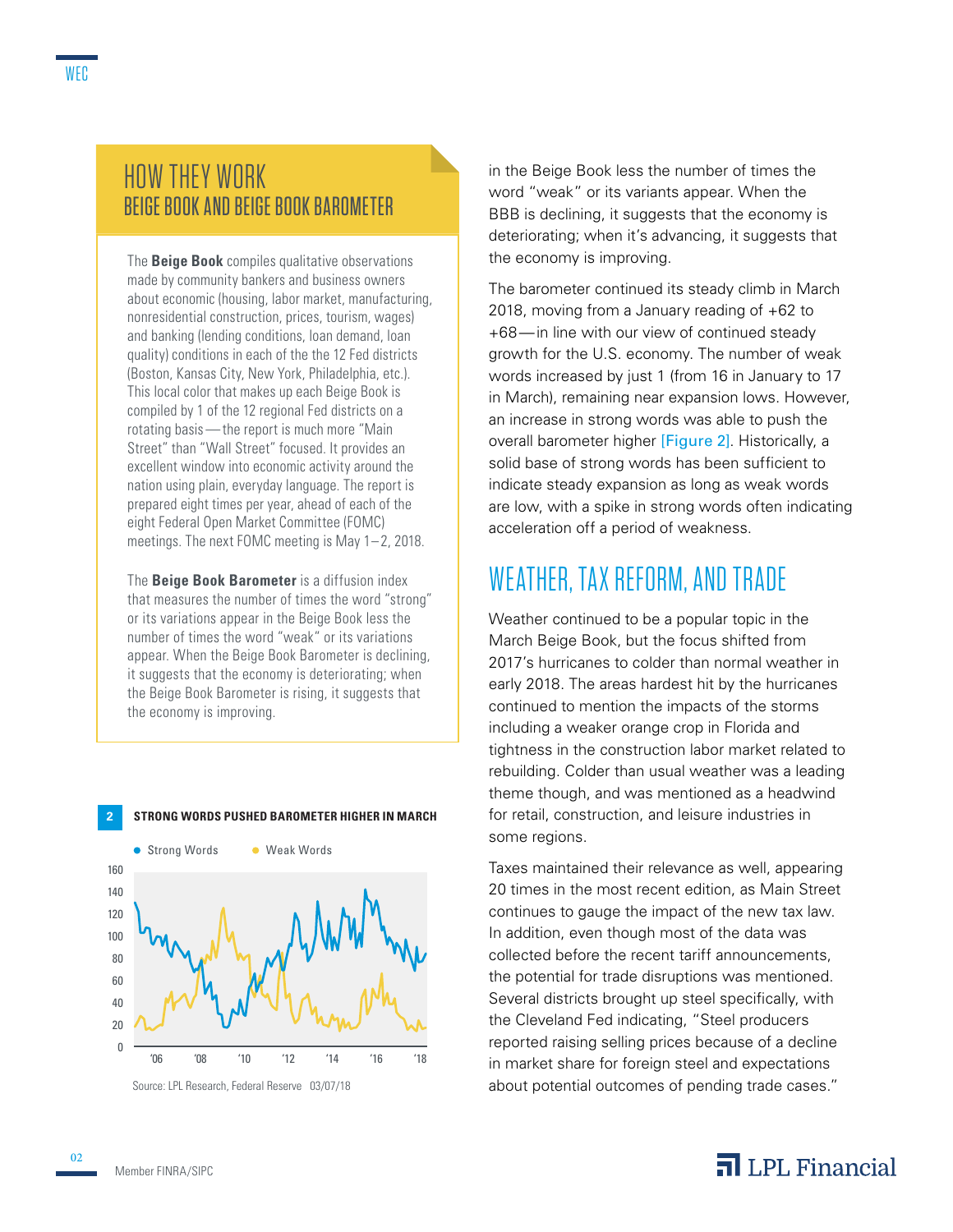### WATCHING WAGES & INFLATION

Market participants continue to monitor inflation and wages closely, as they gauge not just when, but how far and how fast the Fed might raise rates in 2018 and beyond. Each Beige Book provides an economywide assessment of wages and prices.

On wages, the March 2018 Beige Book observes:

*In many Districts, wage growth picked up to a moderate pace. Most Districts saw employers raise wages and expand benefit packages in response to tight labor market conditions. Contacts in a few Districts conveyed reports of modest increases in compensation following passage of the Tax Cuts and Jobs Act.*

On price pressures, it observes:

*Prices increased in all Districts, and most reports noted moderate inflation. Four Districts saw a marked increase in steel prices, due in part to a decline in foreign competition. Price growth for building* 



● Number of Times Wage/Inflation Words



Source: LPL Research, Federal Reserve 03/07/18

*materials such as lumber picked up, stemming from an uptick in construction activity. Several Districts reported moderate increases in broad transportation costs, caused primarily by higher fuel costs that boosted freight rates. Home and commercial lease prices rose across most of the country.*

We monitor wage and price pressures via our Inflation Barometer, which is a simple count of the number of times wage/inflation words ("wage," "skilled," "shortage," "widespread," and "rising") appear in the Beige Book. Consistent with the moderate price growth noted in the Beige Book's overview, words related to inflation climbed modestly in March to +127, from +121 in January, putting the latest reading just above the 2017 average of +122 [Figure 3]. The current level remains meaningfully above the 2015–2016 average, signaling that we are seeing some wage pressure but that the impact on price levels remains modest.

### CONCLUSION

The March 2018 Beige Book Barometer continues to point toward economic growth, which is in line with LPL Research's expectation that the U.S. economy could potentially produce gross domestic product growth of up to 3% in 2018.\* The count of weak words remains near expansion lows, while positive words moved higher, potentially showing the beginnings of a period of acceleration. Main Street continues to exhibit an overall positive response to the new tax law, and also showed signs that it's starting to react to recent trade developments, even though this Beige Book's collection period was before the most recent tariff announcements were made. We may need positive sentiment to rise if we are to see acceleration beyond the barometer's current level, but the overall positive tone in the context of a low level of negative words reflects continued optimism on Main Street.

#### Member FINRA/SIPC

#### $\overline{\mathbf{a}}$  LPL Financial